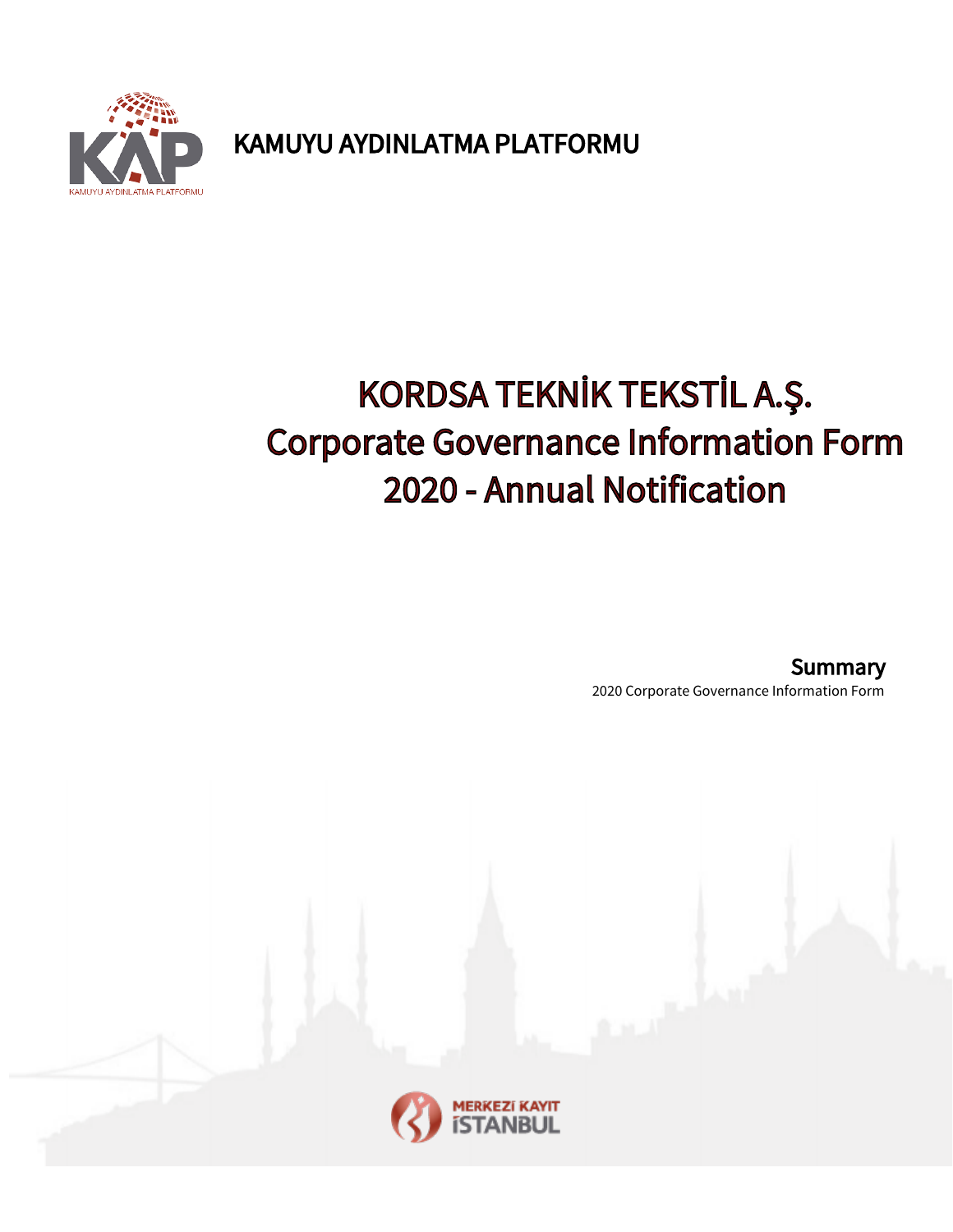| <b>1. SHAREHOLDERS</b>                                                                                                                                                                                                       |                                                                                                                                                           |
|------------------------------------------------------------------------------------------------------------------------------------------------------------------------------------------------------------------------------|-----------------------------------------------------------------------------------------------------------------------------------------------------------|
| 1.1. Facilitating the Exercise of Shareholders Rights                                                                                                                                                                        |                                                                                                                                                           |
| The number of investor meetings (conference, seminar/etc.<br>) organised by the company during the year                                                                                                                      | Having met with 89 institutional<br>investors/analysts through 9<br>roadshows and conferences<br>during the year 2020.                                    |
| 1.2. Right to Obtain and Examine Information                                                                                                                                                                                 |                                                                                                                                                           |
| The number of special audit request(s)                                                                                                                                                                                       | There is no such transaction.                                                                                                                             |
| The number of special audit requests that were accepted at<br>the General Shareholders' Meeting                                                                                                                              | There is no such transaction.                                                                                                                             |
| 1.3. General Assembly                                                                                                                                                                                                        |                                                                                                                                                           |
| Link to the PDP announcement that demonstrates the<br>information requested by Principle 1.3.1. (a-d)                                                                                                                        | https://www.kap.org.tr/tr/<br>Bildirim/821008 - 25 Mart 2020<br>Tarihli 2019 Yılı Olağan Genel<br>Kurul Toplantısı Bilgilendirme<br>Dökümanı - 21.02.2020 |
| Whether the company provides materials for the General<br>Shareholders' Meeting in English and Turkish at the same<br>time                                                                                                   | N <sub>O</sub>                                                                                                                                            |
| The links to the PDP announcements associated with the<br>transactions that are not approved by the majority of<br>independent directors or by unanimous votes of present<br>board members in the context of Principle 1.3.9 | There is no such transaction.                                                                                                                             |
| The links to the PDP announcements associated with<br>related party transactions in the context of Article 9 of the<br>Communique on Corporate Governance (II-17.1)                                                          | There is no such transaction.                                                                                                                             |
| The links to the PDP announcements associated with<br>common and continuous transactions in the context of<br>Article 10 of the Communique on Corporate Governance (II-<br>17.1)                                             | There is no such transaction.                                                                                                                             |
| The name of the section on the corporate website that<br>demonstrates the donation policy of the company                                                                                                                     | <b>Investor Relations / Corporate</b><br>Governance / Policies / Donation<br>and Aid Policy - 24.03.2015                                                  |
| The relevant link to the PDP with minute of the General<br>Shareholders' Meeting where the donation policy has been<br>approved                                                                                              | https://www.kap.org.tr/tr/<br>Bildirim/425094                                                                                                             |
| The number of the provisions of the articles of association<br>that discuss the participation of stakeholders to the<br><b>General Shareholders' Meeting</b>                                                                 | Articles of Association: Art. 28                                                                                                                          |
| Identified stakeholder groups that participated in the<br>General Shareholders' Meeting, if any                                                                                                                              | Any stakeholders can participate<br>in Kordsa General Assembly<br>Meetings. Shareholders who<br>attended the General Assembly<br>Meeting are shown in the |



1. SHAREHOLDERS

### Related Companies []

#### Related Funds []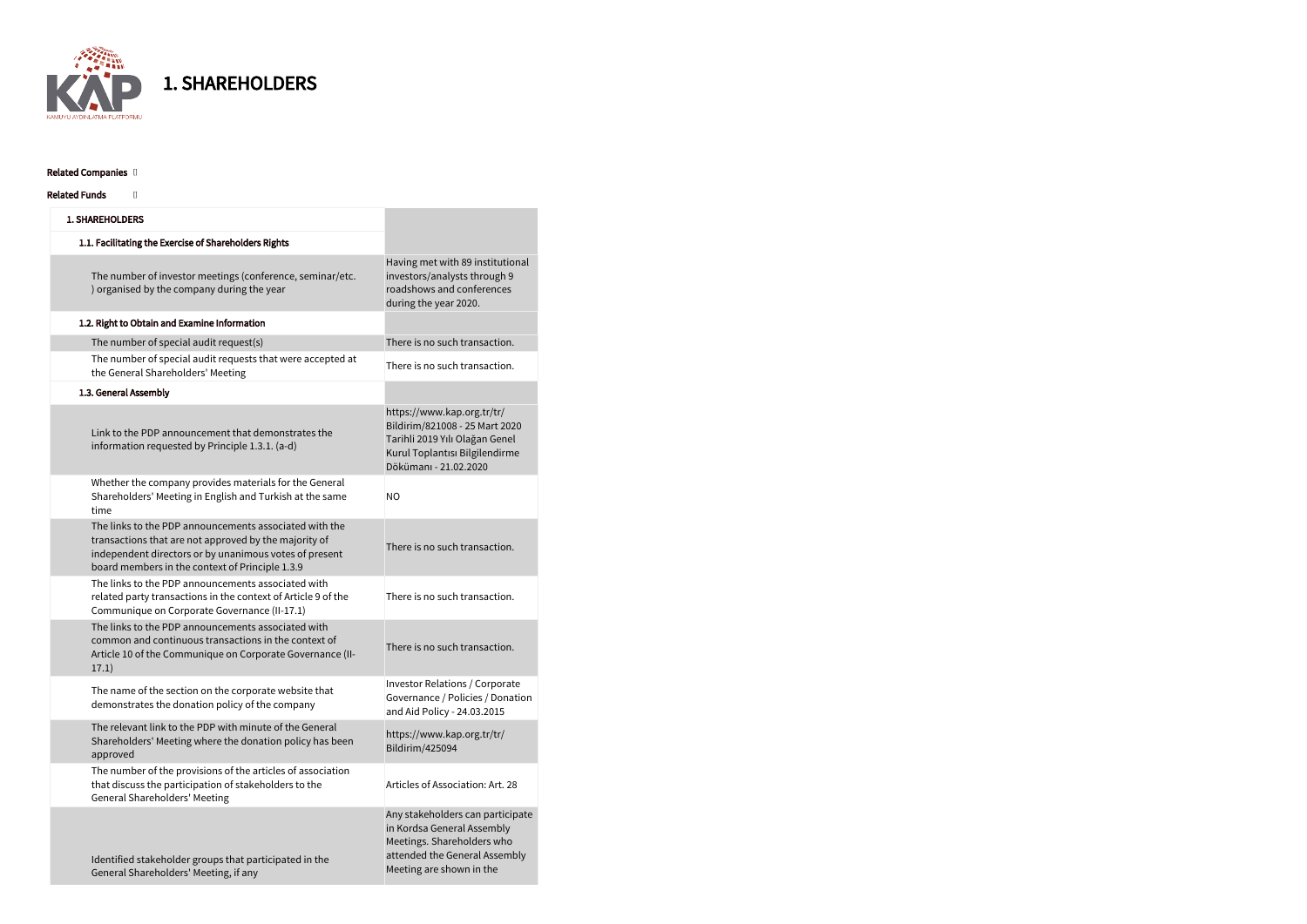|                                                                                                                                                                                                                   | Participant List at the link https:/<br>/www.kap.org.tr/tr/Bildirim/<br>832016             |
|-------------------------------------------------------------------------------------------------------------------------------------------------------------------------------------------------------------------|--------------------------------------------------------------------------------------------|
| 1.4. Voting Rights                                                                                                                                                                                                |                                                                                            |
| Whether the shares of the company have differential voting<br>rights                                                                                                                                              | Hayır (No)                                                                                 |
| In case that there are voting privileges, indicate the owner<br>and percentage of the voting majority of shares.                                                                                                  |                                                                                            |
| The percentage of ownership of the largest shareholder                                                                                                                                                            | %71,11                                                                                     |
| 1.5. Minority Rights                                                                                                                                                                                              |                                                                                            |
| Whether the scope of minority rights enlarged (in terms of<br>content or the ratio) in the articles of the association                                                                                            | Hayır (No)                                                                                 |
| If yes, specify the relevant provision of the articles of<br>association.                                                                                                                                         |                                                                                            |
| 1.6. Dividend Right                                                                                                                                                                                               |                                                                                            |
| The name of the section on the corporate website that<br>describes the dividend distribution policy                                                                                                               | https://www.kordsa.com/en/<br>images/pdf/2015-03-16-<br>kar-dagitim-politikasi-english.pdf |
| Minutes of the relevant agenda item in case the board of<br>directors proposed to the general assembly not to<br>distribute dividends, the reason for such proposal and<br>information as to use of the dividend. |                                                                                            |
| PDP link to the related general shareholder meeting<br>minutes in case the board of directors proposed to the<br>general assembly not to distribute dividends                                                     |                                                                                            |

### General Assembly Meetings

| General<br>Meeting<br>Date | The number of information requests<br>received by the company regarding the<br>clarification of the agenda of the<br>General Shareholders' Meeting | Shareholder<br>$ $ participation rate $ $<br>to the General<br>Shareholders'<br>Meeting | Percentage Percentage<br>of shares<br>directly<br>present at<br>the GSM | of shares<br><i>c</i> epresented<br>by proxy | Specify the name of the page of the corporate<br>website that contains the General Shareholders'<br>Meeting minutes, and also indicates for each<br>resolution the voting levels for or against | Specify the name of the page of the<br>corporate website that contains all<br>questions asked in the general assembly<br>meeting and all responses to them | The number of the relevant item or<br>paragraph of General Shareholders'<br>Meeting minutes in relation to<br>related party transactions | The number of<br>declarations by<br>insiders received by<br>the board of<br>directors | The link to the<br>related PDP<br>general<br>shareholder<br>meeting<br>notification |
|----------------------------|----------------------------------------------------------------------------------------------------------------------------------------------------|-----------------------------------------------------------------------------------------|-------------------------------------------------------------------------|----------------------------------------------|-------------------------------------------------------------------------------------------------------------------------------------------------------------------------------------------------|------------------------------------------------------------------------------------------------------------------------------------------------------------|------------------------------------------------------------------------------------------------------------------------------------------|---------------------------------------------------------------------------------------|-------------------------------------------------------------------------------------|
| 25/03/<br>2020             |                                                                                                                                                    | %78,35                                                                                  | %71,11                                                                  | %7,24                                        | https://www.kordsa.com/tr/yatirimci-iliskileri/liste/<br>toplanti-tutanaklari/552/0/0                                                                                                           | https://www.kordsa.com/tr/<br>yatirimci-iliskileri/liste/<br>toplanti-tutanaklari/552/0/0                                                                  |                                                                                                                                          |                                                                                       | https://<br>147 www.kap.org.tr/tr/<br>Bildirim/832016                               |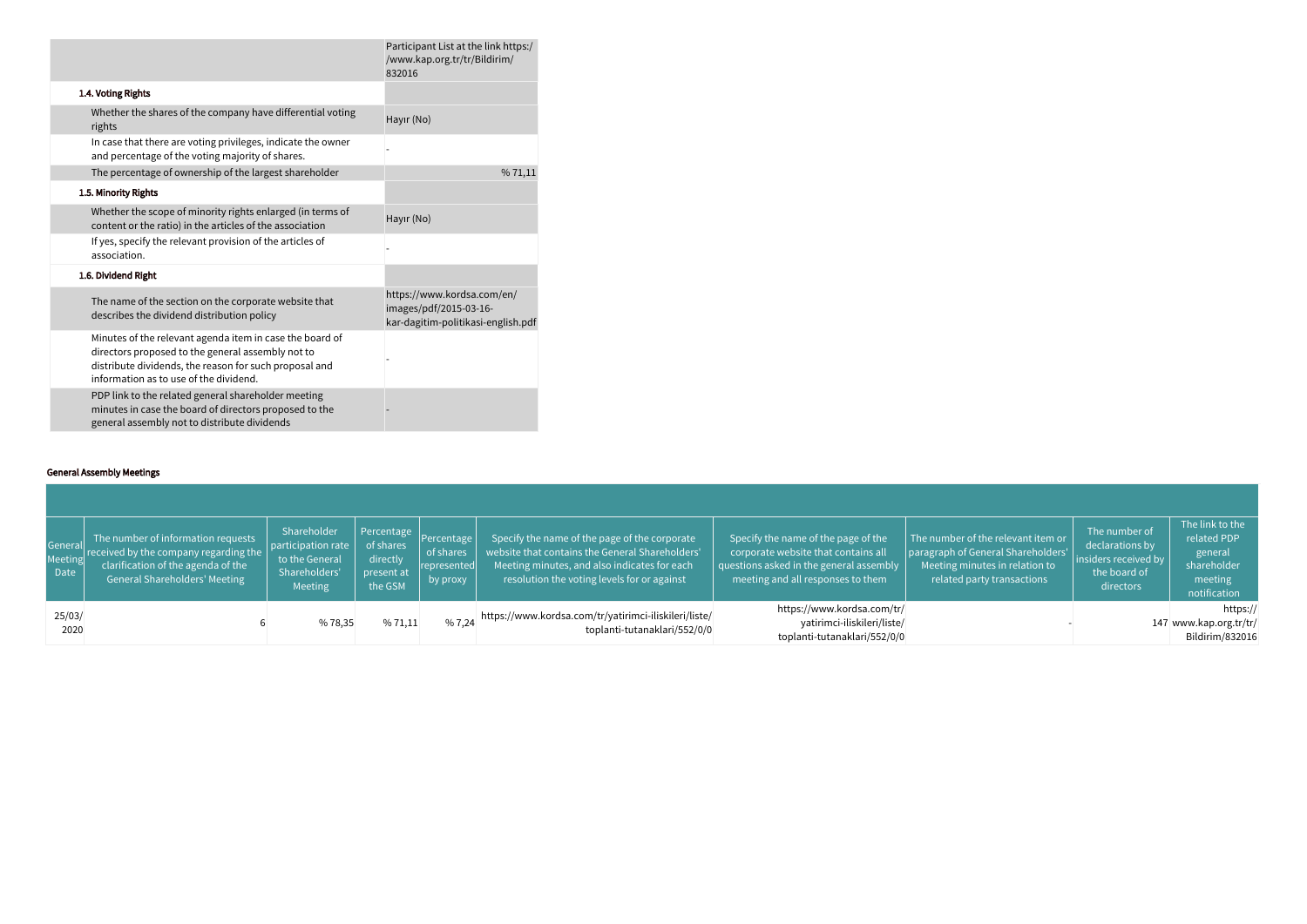

## 2. DISCLOSURE AND TRANSPARENCY

| 2. DISCLOSURE AND TRANSPARENCY                                                                                                                                                                                                                                         |                                                                                                                                                                                                                                                                                             |
|------------------------------------------------------------------------------------------------------------------------------------------------------------------------------------------------------------------------------------------------------------------------|---------------------------------------------------------------------------------------------------------------------------------------------------------------------------------------------------------------------------------------------------------------------------------------------|
| 2.1. Corporate Website                                                                                                                                                                                                                                                 |                                                                                                                                                                                                                                                                                             |
| Specify the name of the sections of the website providing<br>the information requested by the Principle 2.1.1.                                                                                                                                                         | "Corporate" and "<br><b>Investor Relations"</b><br>sections of<br>www.kordsa.com<br>website                                                                                                                                                                                                 |
| If applicable, specify the name of the sections of the<br>website providing the list of shareholders (ultimate<br>beneficiaries) who directly or indirectly own more than 5%<br>of the shares.                                                                         | https://www.kordsa.com<br>/en/investor-relations/<br>detail/<br>shareholding-structure/<br>47/33/0                                                                                                                                                                                          |
| List of languages for which the website is available                                                                                                                                                                                                                   | Turkish & English                                                                                                                                                                                                                                                                           |
| 2.2. Annual Report                                                                                                                                                                                                                                                     |                                                                                                                                                                                                                                                                                             |
| The page numbers and/or name of the sections in the Annual<br>Report that demonstrate the information requested by principle<br>2.2.2.                                                                                                                                 |                                                                                                                                                                                                                                                                                             |
| a) The page numbers and/or name of the sections in the<br>Annual Report that demonstrate the information on the<br>duties of the members of the board of directors and<br>executives conducted out of the company and<br>declarations on independence of board members | 1. General Information - d<br>. Management body, its<br>senior executives and<br>number of personnel -<br>Task performed outside<br>the Company for Board<br>of Directors and<br>Executive Members /<br>Independence<br>Declarations of<br>Independent Members of<br>the Board of Directors |
| b) The page numbers and/or name of the sections in the<br>Annual Report that demonstrate the information on<br>committees formed within the board structure                                                                                                            | 1. General Information - d<br>. Management body, its<br>senior executives and<br>number of personnel -<br>Number, structure and<br>independency of<br>committees created<br>within board of directors                                                                                       |
|                                                                                                                                                                                                                                                                        | 1. General Information - d<br>. Management body, its<br>senior executives and                                                                                                                                                                                                               |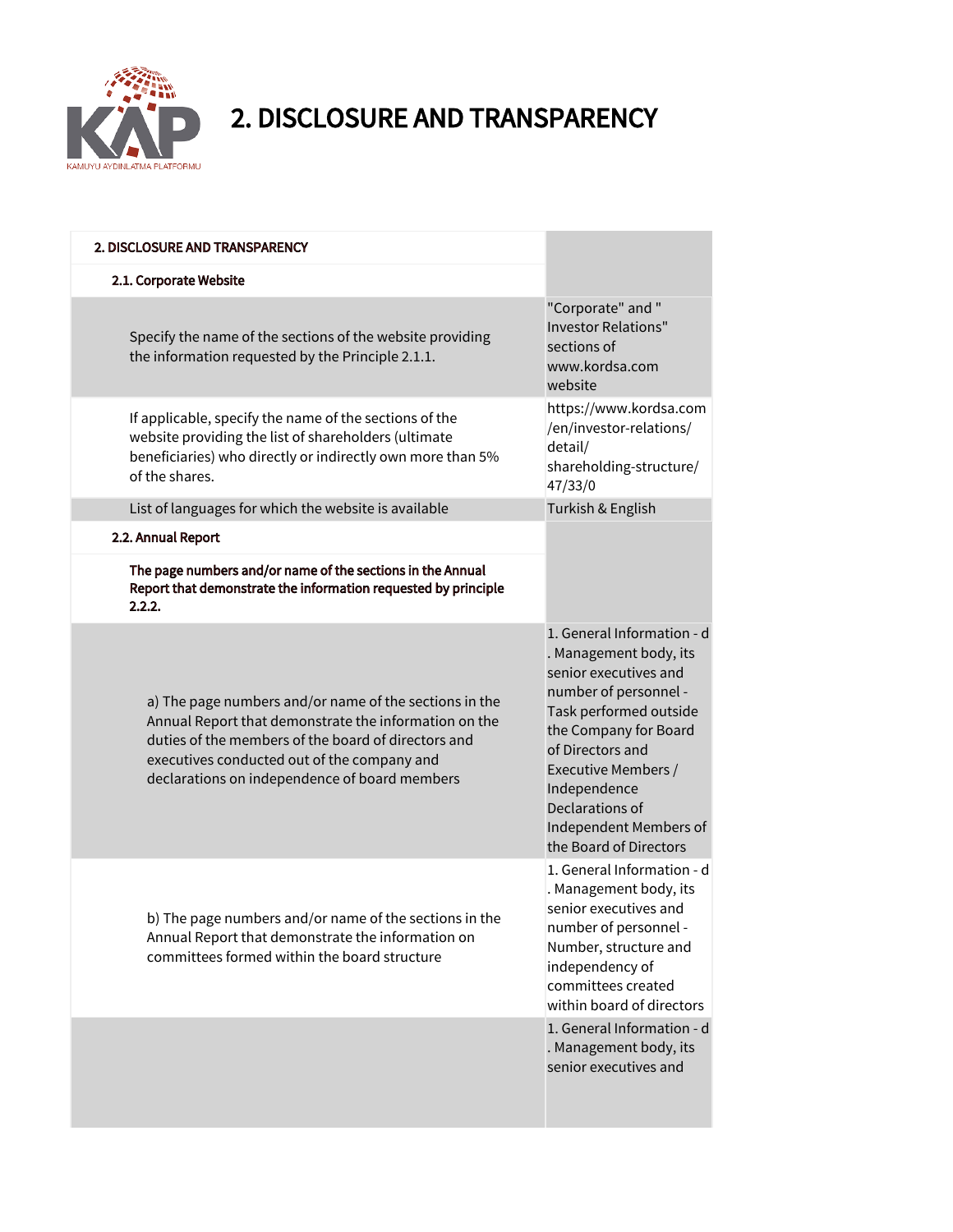| c) The page numbers and/or name of the sections in the<br>Annual Report that demonstrate the information on the<br>number of board meetings in a year and the attendance<br>of the members to these meetings                                                                                                                                                               | number of personnel -<br><b>Activity Principles of</b><br><b>Board of Directors</b>                                                                                                     |
|----------------------------------------------------------------------------------------------------------------------------------------------------------------------------------------------------------------------------------------------------------------------------------------------------------------------------------------------------------------------------|-----------------------------------------------------------------------------------------------------------------------------------------------------------------------------------------|
| ç) The page numbers and/or name of the sections in the<br>Annual Report that demonstrate the information on<br>amendments in the legislation which may significantly<br>affect the activities of the corporation                                                                                                                                                           | 7. Other Issues - 7)<br>Legislation Amendments<br>that may Significantly<br><b>Affect Company Activities</b>                                                                            |
| d) The page numbers and/or name of the sections in the<br>Annual Report that demonstrate the information on<br>significant lawsuits filed against the corporation and the<br>possible results thereof                                                                                                                                                                      | 4. Company Operations<br>and Significant<br>Developments in them - 6<br>) Information on<br>important claims opened<br>against the Company and<br>ongoing and their<br>possible results |
| e) The page numbers and/or name of the sections in the<br>Annual Report that demonstrate the information on the<br>conflicts of interest of the corporation among the<br>institutions that it purchases services on matters such as<br>investment consulting and rating and the measures<br>taken by the corporation in order to avoid from these<br>conflicts of interest | None                                                                                                                                                                                    |
| f) The page numbers and/or name of the sections in the<br>Annual Report that demonstrate the information on the<br>cross ownership subsidiaries that the direct contribution<br>to the capital exceeds 5%                                                                                                                                                                  | There is no such<br>cross-ownership.                                                                                                                                                    |
| g) The page numbers and/or name of the sections in the<br>Annual Report that demonstrate the information on<br>social rights and professional training of the employees<br>and activities of corporate social responsibility in respect<br>of the corporate activities that arises social and<br>environmental results                                                     | 7. Other Issues - 1.<br>Occupational, Health,<br>Safety and Environment /<br>2. Human Resources                                                                                         |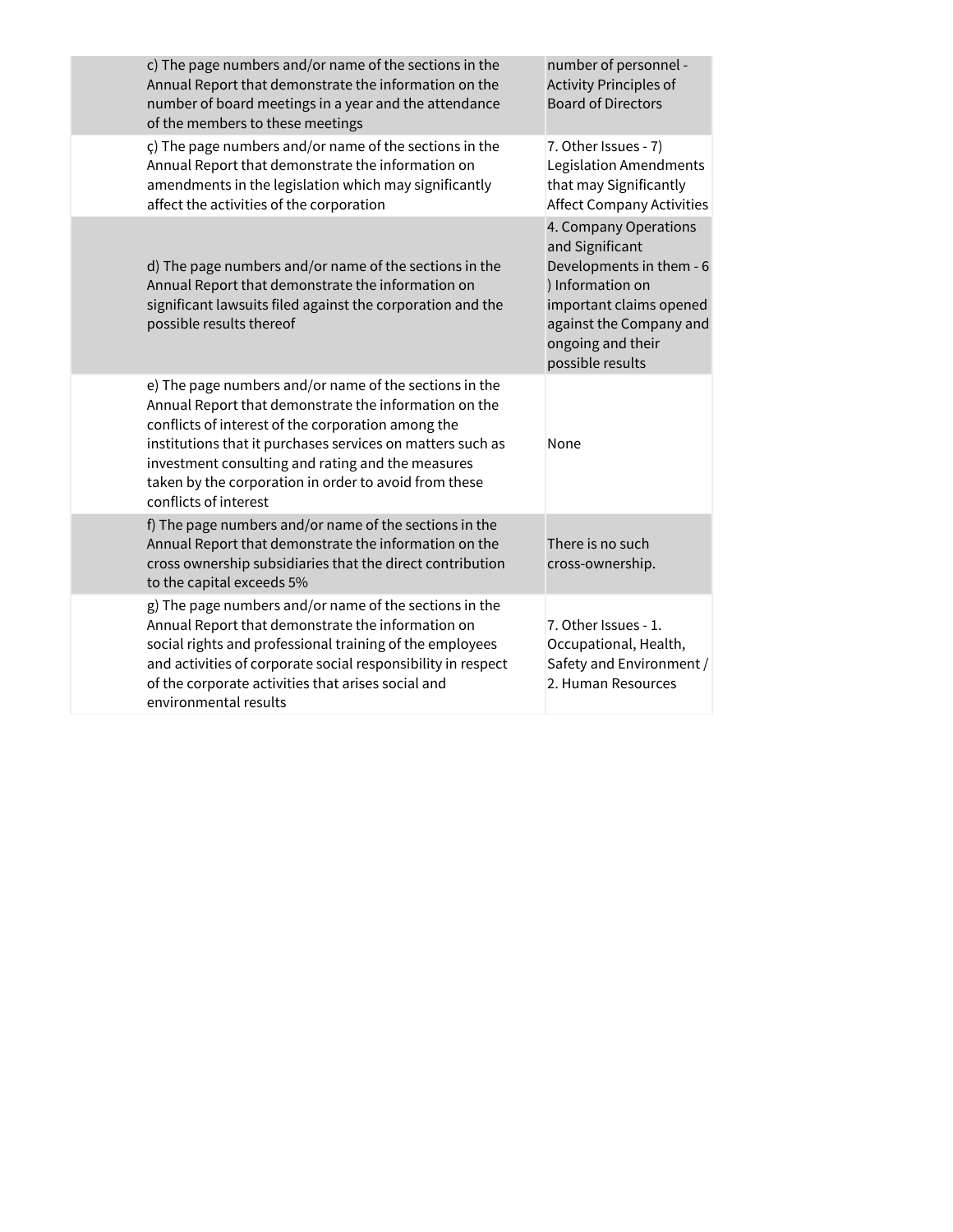

3. STAKEHOLDERS

| <b>3. STAKEHOLDERS</b>                                                                                                                                                                                                           |                                                                                                                                                                                                                                                                                                  |
|----------------------------------------------------------------------------------------------------------------------------------------------------------------------------------------------------------------------------------|--------------------------------------------------------------------------------------------------------------------------------------------------------------------------------------------------------------------------------------------------------------------------------------------------|
| 3.1. Corporation's Policy on Stakeholders                                                                                                                                                                                        |                                                                                                                                                                                                                                                                                                  |
| The name of the section on the corporate website that<br>demonstrates the employee remedy or severance policy                                                                                                                    |                                                                                                                                                                                                                                                                                                  |
| The number of definitive convictions the company was<br>subject to in relation to breach of employee rights                                                                                                                      | 0                                                                                                                                                                                                                                                                                                |
| The position of the person responsible for the alert<br>mechanism (i.e. whistleblowing mechanism)                                                                                                                                | Kordsa Ethics Board<br>President, Global Ethics<br>Rules Consultant : Elif Gül (<br><b>Global HR Group Manager)</b>                                                                                                                                                                              |
| The contact detail of the company alert mechanism                                                                                                                                                                                | etik.tr@kordsa.com                                                                                                                                                                                                                                                                               |
| 3.2. Supporting the Participation of the Stakeholders in the<br><b>Corporation's Management</b>                                                                                                                                  |                                                                                                                                                                                                                                                                                                  |
| Name of the section on the corporate website that<br>demonstrates the internal regulation addressing the<br>participation of employees on management bodies                                                                      |                                                                                                                                                                                                                                                                                                  |
| Corporate bodies where employees are actually<br>represented                                                                                                                                                                     | " Our employees attend to<br>the Management through<br>Unions, Kordsa<br>Improvement Groups and<br>Safety-Health-Environment<br>Committee. Moreover,<br>Kordsa conducts a survey<br>via an independent<br>research company to<br>assess and improve<br>employee satisfaction and<br>commitment." |
| 3.3. Human Resources Policy                                                                                                                                                                                                      |                                                                                                                                                                                                                                                                                                  |
| The role of the board on developing and ensuring that the<br>company has a succession plan for the key management<br>positions                                                                                                   | Annually, critical positions<br>are identified and a<br>succession plan is created<br>for key critical positions.<br>The Succession Plans is<br>presented to the Corpoate<br><b>Governance Committee</b>                                                                                         |
| The name of the section on the corporate website that<br>demonstrates the human resource policy covering equal<br>opportunities and hiring principles. Also provide a summary<br>of relevant parts of the human resource policy. | Investor Relations /<br>Corporate Governance /<br>Policies / Human Rights<br>Policy-23.03.2018                                                                                                                                                                                                   |
|                                                                                                                                                                                                                                  |                                                                                                                                                                                                                                                                                                  |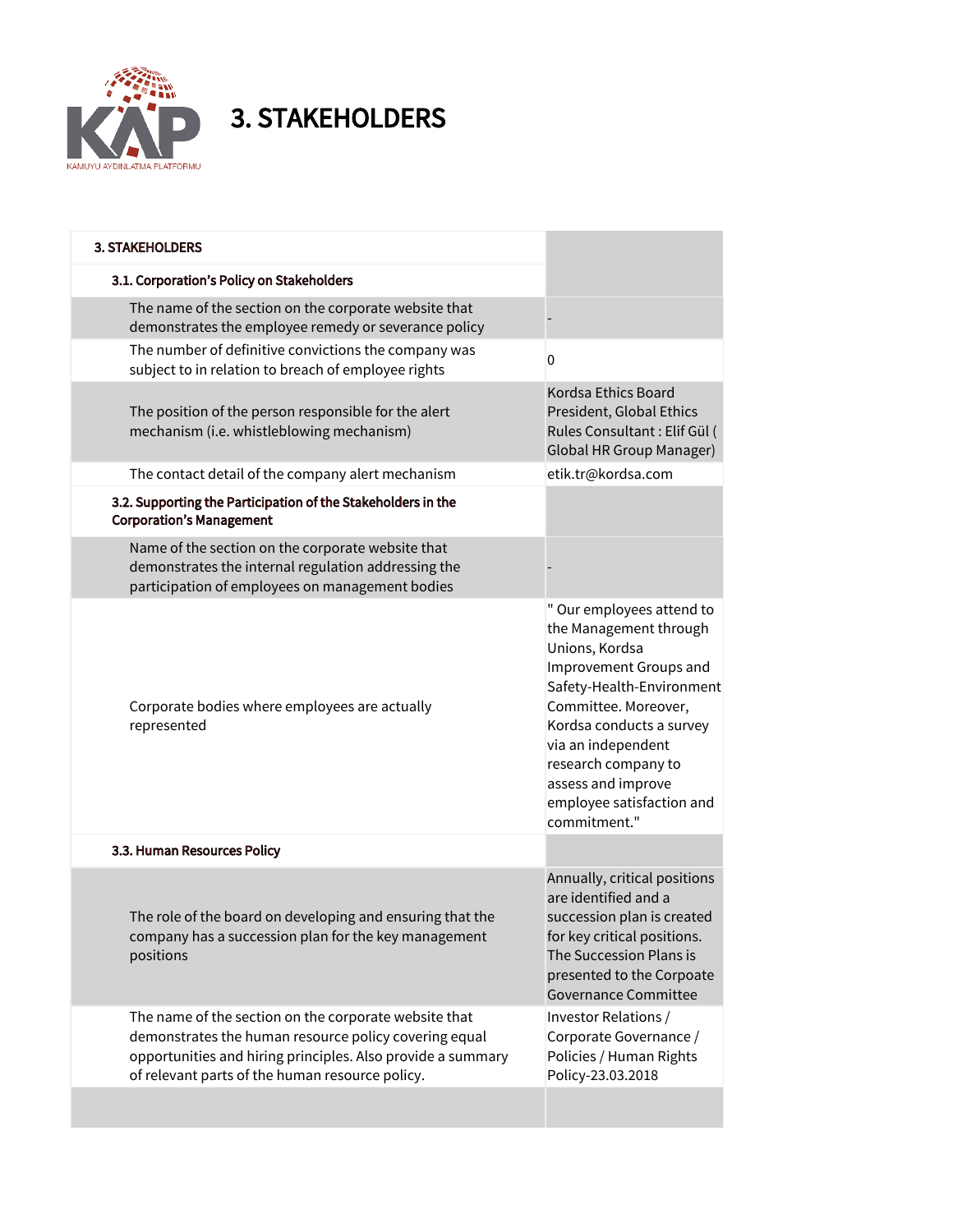| Whether the company provides an employee stock<br>ownership programme                                                                                                                                                                                                | Pay edindirme planı<br>bulunmuyor (There isn't an<br>employee stock ownership<br>programme)                                                                                                                                                                                                                                                                                             |
|----------------------------------------------------------------------------------------------------------------------------------------------------------------------------------------------------------------------------------------------------------------------|-----------------------------------------------------------------------------------------------------------------------------------------------------------------------------------------------------------------------------------------------------------------------------------------------------------------------------------------------------------------------------------------|
| The name of the section on the corporate website that<br>demonstrates the human resource policy covering<br>discrimination and mistreatments and the measures to<br>prevent them. Also provide a summary of relevant parts of<br>the human resource policy.          | Investor Relations /<br>Corporate Governance /<br>Policies / Human Rights<br>Policy-23.03.2018                                                                                                                                                                                                                                                                                          |
| The number of definitive convictions the company is<br>subject to in relation to health and safety measures                                                                                                                                                          | $\mathbf 0$                                                                                                                                                                                                                                                                                                                                                                             |
| 3.5. Ethical Rules and Social Responsibility                                                                                                                                                                                                                         |                                                                                                                                                                                                                                                                                                                                                                                         |
| The name of the section on the corporate website that<br>demonstrates the code of ethics                                                                                                                                                                             | Sustainability / Strategy<br>and Governance / Business<br><b>Ethics</b>                                                                                                                                                                                                                                                                                                                 |
| The name of the section on the company website that<br>demonstrates the corporate social responsibility report. If<br>such a report does not exist, provide the information about<br>any measures taken on environmental, social and<br>corporate governance issues. | Sustainability / Social<br>Performance -<br>Employment - Human<br>Rights Management -<br>Occupational Health and<br>Safety - Training and<br>Education / Environmental<br>Performance -<br><b>Enviromental Management</b><br>Policy - Materials<br>Management - Energy<br>Management - Emissions<br>Management - Waste<br>Management - Biodiversity<br>Management - Water<br>Management |
| Any measures combating any kind of corruption including<br>embezzlement and bribery                                                                                                                                                                                  | Detailed information is<br>provided in the<br>Anti-Bribery and<br>Anti-Corruption Policy<br>under Strategy and<br>Governance in<br>Sustainability                                                                                                                                                                                                                                       |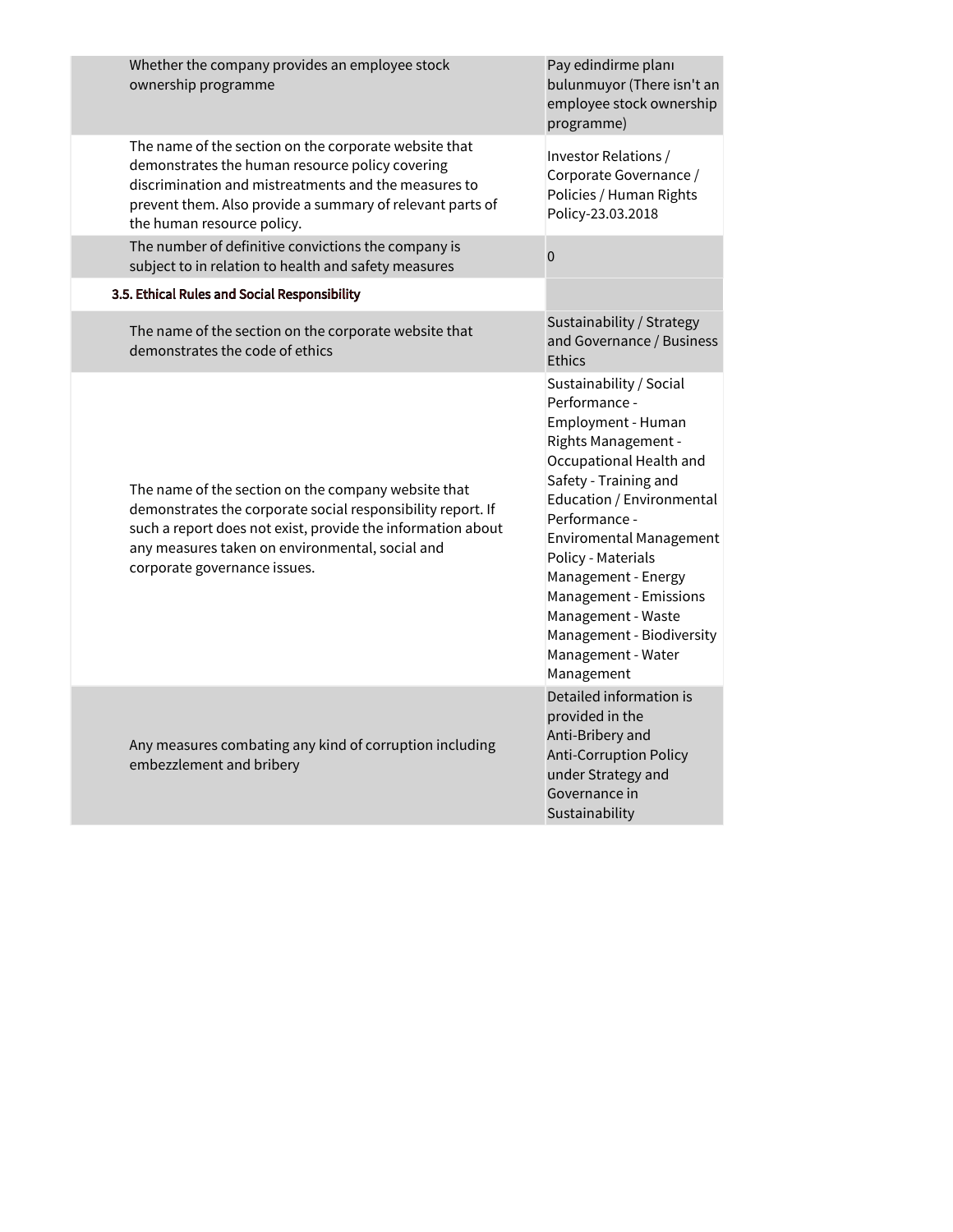

4. BOARD OF DIRECTORS-I

| <b>4. BOARD OF DIRECTORS-I</b>                                                                                                                                                                                                 |                                                                                                                                                                                                                           |
|--------------------------------------------------------------------------------------------------------------------------------------------------------------------------------------------------------------------------------|---------------------------------------------------------------------------------------------------------------------------------------------------------------------------------------------------------------------------|
| 4.2. Activity of the Board of Directors                                                                                                                                                                                        |                                                                                                                                                                                                                           |
| Date of the last board evaluation conducted                                                                                                                                                                                    | None                                                                                                                                                                                                                      |
| Whether the board evaluation was externally facilitated                                                                                                                                                                        | Hayır (No)                                                                                                                                                                                                                |
| Whether all board members released from their duties at<br>the GSM                                                                                                                                                             | Evet (Yes)                                                                                                                                                                                                                |
| Name(s) of the board member(s) with specific delegated<br>duties and authorities, and descriptions of such duties                                                                                                              | None                                                                                                                                                                                                                      |
| Number of reports presented by internal auditors to the<br>audit committee or any relevant committee to the board                                                                                                              | 5                                                                                                                                                                                                                         |
| Specify the name of the section or page number of the<br>annual report that provides the summary of the review of<br>the effectiveness of internal controls                                                                    | 1. General Information - d<br>. Management body, its<br>senior executives and<br>number of personnel -<br>Number, structure and<br>independency of<br>committees created<br>within board of directors<br>/ Internal Audit |
| Name of the Chairman                                                                                                                                                                                                           | <b>Ahmed Cevdet ALEMDAR</b>                                                                                                                                                                                               |
| Name of the CEO                                                                                                                                                                                                                | Ali ÇALIŞKAN                                                                                                                                                                                                              |
| If the CEO and Chair functions are combined: provide the<br>link to the relevant PDP annoucement providing the<br>rationale for such combined roles                                                                            |                                                                                                                                                                                                                           |
| Link to the PDP notification stating that any damage that<br>may be caused by the members of the board of directors<br>during the discharge of their duties is insured for an<br>amount exceeding 25% of the company's capital |                                                                                                                                                                                                                           |
| The name of the section on the corporate website that<br>demonstrates current diversity policy targeting women<br>directors                                                                                                    |                                                                                                                                                                                                                           |
| The number and ratio of female directors within the Board<br>of Directors                                                                                                                                                      | $1 - \%17$                                                                                                                                                                                                                |

### Composition of Board of Directors

|  | The<br>First | Link To PDP<br><b>Notification</b> | Whether the<br>Independent | Whether She/He is<br>the Director Who | Whether The Director<br>Has At Least 5 Years' |
|--|--------------|------------------------------------|----------------------------|---------------------------------------|-----------------------------------------------|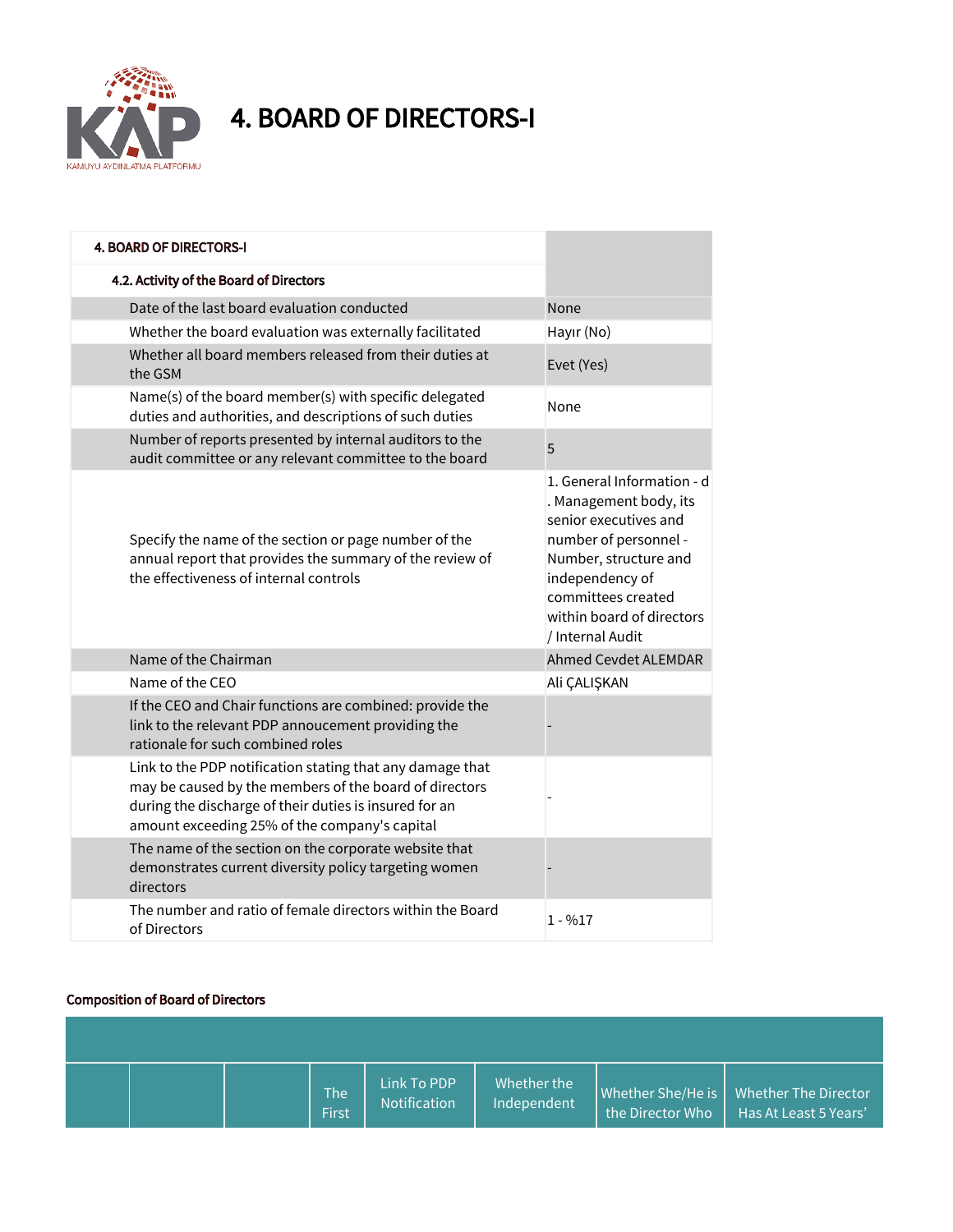| Name,<br>Surname<br>of Board<br>Member | Whether<br>Executive<br>Director Or<br><b>Not</b>            | Whether<br>Independent Date To<br>Director Or<br><b>Not</b> | Election<br><b>Board</b> | <b>That Includes</b><br>The<br><b>Independency</b><br>Declaration | <b>Director</b><br>Considered By The The Independence<br>Nomination<br>Committee | <b>Ceased to Satisfy</b><br>or Not | Experience On Audit,<br><b>Accounting And/Or</b><br><b>Finance Or Not</b> |
|----------------------------------------|--------------------------------------------------------------|-------------------------------------------------------------|--------------------------|-------------------------------------------------------------------|----------------------------------------------------------------------------------|------------------------------------|---------------------------------------------------------------------------|
| Ahmed<br>Cevdet<br><b>ALEMDAR</b>      | İcrada görevli<br>(Executive)                                | Bağımsız<br>üye değil (<br>Not<br>independent<br>director)  | 06/04/<br>2020           |                                                                   | Değerlendirilmedi<br>(Not considered)                                            | Hayır (No)                         | Hayır (No)                                                                |
| YILDIZ                                 | Mehmet <i>icrada</i> görevli<br>(Executive)                  | Bağımsız<br>üye değil (<br>Not<br>independent<br>director)  | 27/03/<br>2017           |                                                                   | Değerlendirilmedi<br>(Not considered)                                            | Hayır (No)                         | Hayır (No)                                                                |
| <b>SAKA</b>                            | Tamer İcrada görevli<br>(Executive)                          | Bağımsız<br>üye değil (<br>Not<br>independent<br>director)  | 05/09/<br>2019           |                                                                   | Değerlendirilmedi<br>(Not considered)                                            | Hayır (No)                         | Evet (Yes)                                                                |
| Burak<br>Turgut<br><b>ORHUN</b>        | İcrada görevli<br>(Executive)                                | Bağımsız<br>üye değil (<br>Not<br>independent<br>director)  | 05/09/<br>2019           |                                                                   | Değerlendirilmedi<br>(Not considered)                                            | Hayır (No)                         | Evet (Yes)                                                                |
| Semiha                                 | İcrada Görevli<br>Değil (<br>YAŞAR Non-executive Independent | Bağımsız<br>üye (<br>director)                              | 2018                     | https://<br>15/11/ www.kap.org.tr/<br>tr/Bildirim/<br>740972      | Değerlendirildi (<br>Considered)                                                 | Hayır (No)                         | Hayır (No)                                                                |
| Mehmet                                 | İcrada Görevli<br>Değil (<br>SAMI Non-executive Independent  | Bağımsız<br>üye (<br>director)                              | 2018                     | https://<br>26/03/ www.kap.org.tr/<br>tr/Bildirim/<br>661983      | Değerlendirildi (<br>Considered)                                                 | Hayır (No)                         | Evet (Yes)                                                                |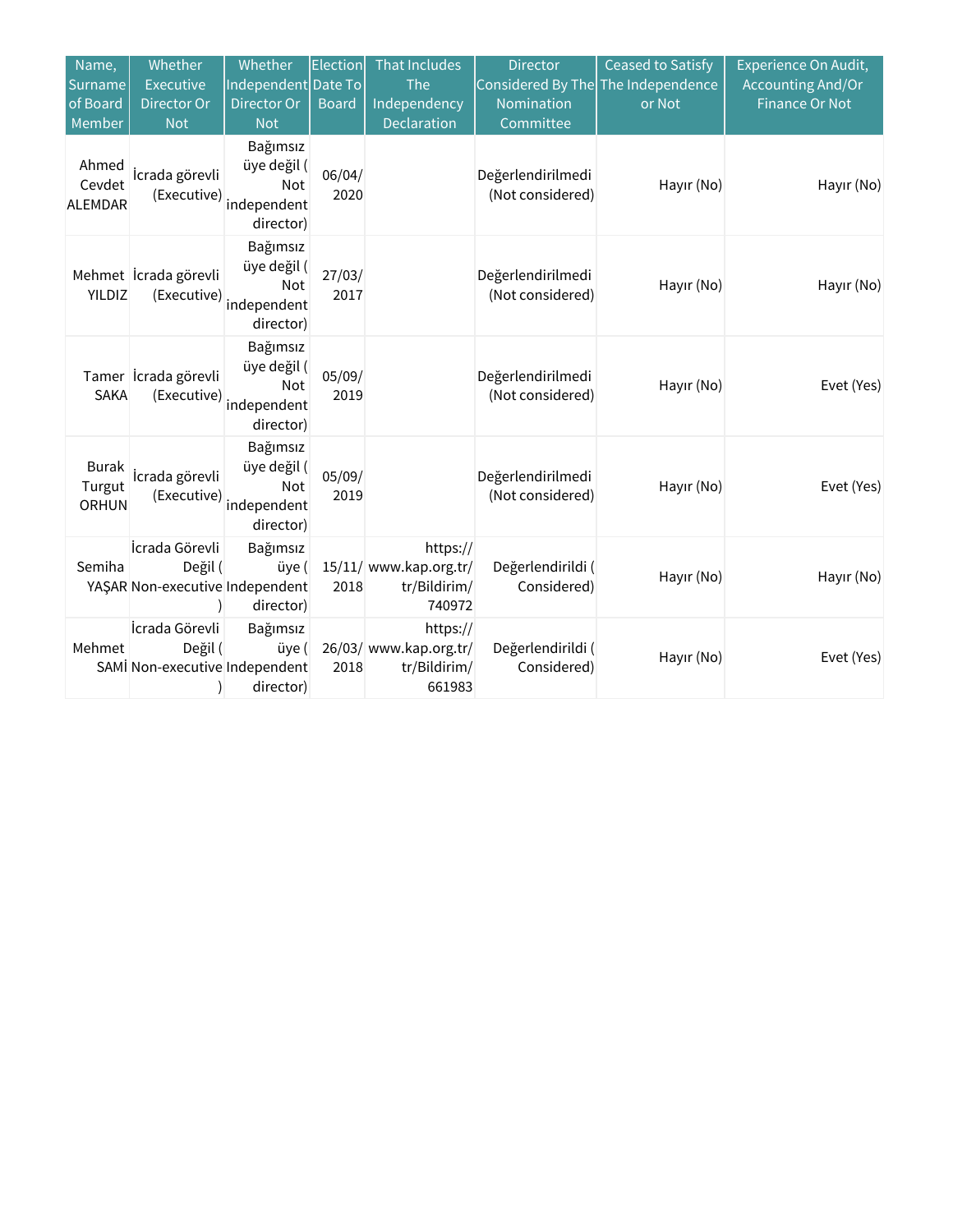

4. BOARD OF DIRECTORS-II

| <b>4. BOARD OF DIRECTORS-II</b>                                                                                                           |                                                                                                                                                                                                                                                  |
|-------------------------------------------------------------------------------------------------------------------------------------------|--------------------------------------------------------------------------------------------------------------------------------------------------------------------------------------------------------------------------------------------------|
| 4.4. Meeting Procedures of the Board of Directors                                                                                         |                                                                                                                                                                                                                                                  |
| Number of physical board meetings in the reporting period<br>(meetings in person)                                                         | $\overline{4}$                                                                                                                                                                                                                                   |
| Director average attendance rate at board meetings                                                                                        | %100                                                                                                                                                                                                                                             |
| Whether the board uses an electronic portal to support its<br>work or not                                                                 | Hayır (No)                                                                                                                                                                                                                                       |
| Number of minimum days ahead of the board meeting to<br>provide information to directors, as per the board charter                        | 7 Days                                                                                                                                                                                                                                           |
| The name of the section on the corporate website that<br>demonstrates information about the board charter                                 | Investor Relations /<br>Corporate Governance /<br>Articles of Association /<br>Articles of Association -<br>10.04.2017 - Part III Board<br>of Directors - Board<br>Meetings-Article 15                                                           |
| Number of maximum external commitments for board<br>members as per the policy covering the number of external<br>duties held by directors |                                                                                                                                                                                                                                                  |
| 4.5. Board Committees                                                                                                                     |                                                                                                                                                                                                                                                  |
| Page numbers or section names of the annual report where<br>information about the board committees are presented                          | 1. General Information - d<br>. Management body, its<br>senior executives and<br>number of personnel -<br>Number, structure and<br>independency of<br>committees created<br>within board of Directors                                            |
| Link(s) to the PDP announcement(s) with the board<br>committee charters                                                                   | Audit Commitee -<br>17.03.2003 / Corporate<br>Governance Committee -<br>24.02.2012 - https://<br>www.kap.org.tr/tr/<br>Bildirim/198894 / Early<br>Detection of Risk<br>Committee - 02.08.2013 -<br>https://www.kap.org.tr/tr<br>/Bildirim/301152 |

### Composition of Board Committees-I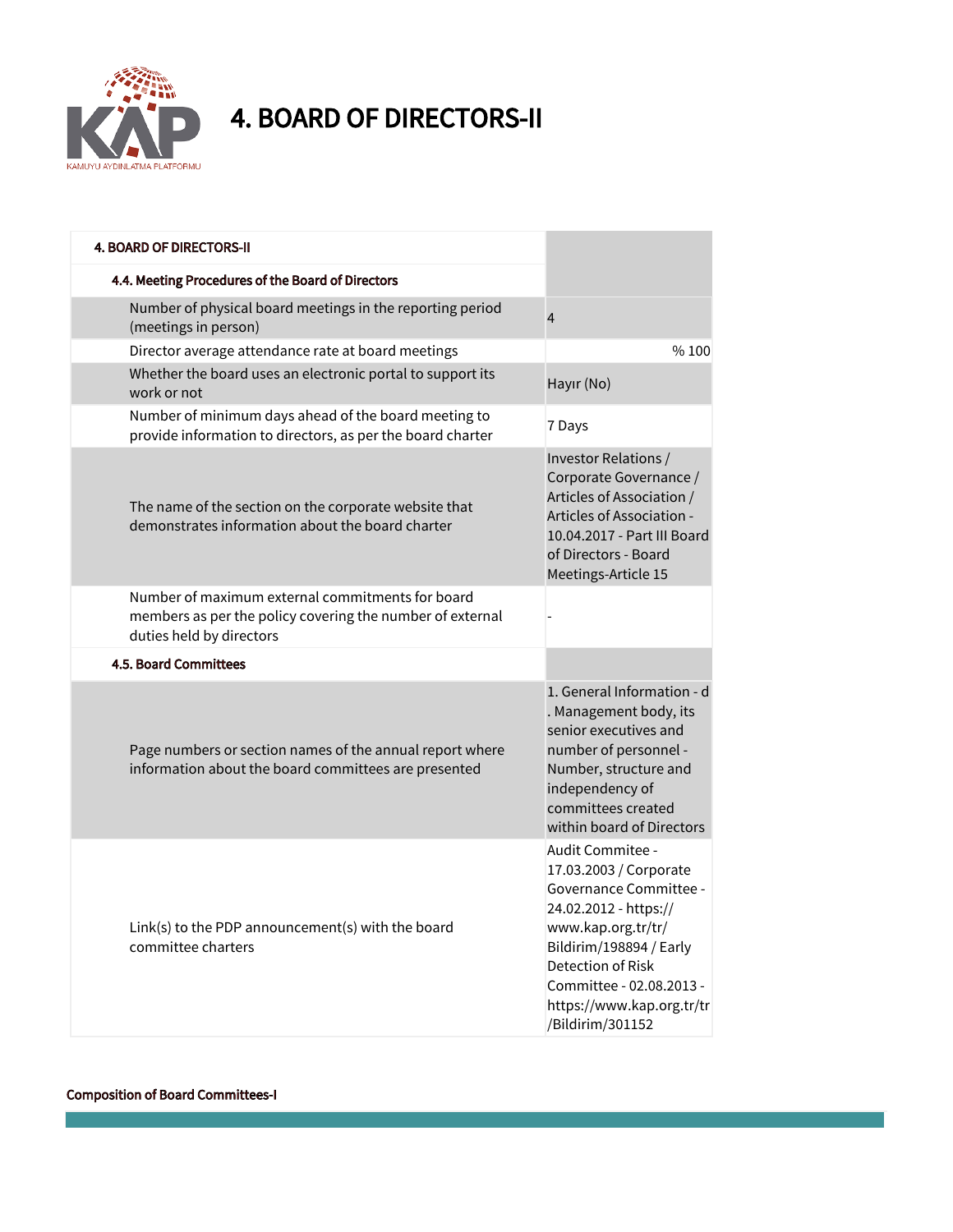| Names Of The Board<br>Committees                                                     | Name Of Committees Defined As "<br>Other" In The First Column | Name-Surname of<br><b>Committee Members</b> | <b>Whether Committee</b><br><b>Chair Or Not</b> | <b>Whether Board</b><br>Member Or Not               |
|--------------------------------------------------------------------------------------|---------------------------------------------------------------|---------------------------------------------|-------------------------------------------------|-----------------------------------------------------|
| Denetim Komitesi (<br>Audit Committee)                                               |                                                               | Mehmet SAMI                                 | Evet (Yes)                                      | Yönetim kurulu<br>üyesi (Board<br>member)           |
| Denetim Komitesi (<br>Audit Committee)                                               |                                                               | Semiha YAŞAR                                | Hayır (No)                                      | Yönetim kurulu<br>üyesi (Board<br>member)           |
| Kurumsal Yönetim<br>Komitesi (Corporate<br>Governance<br>Committee)                  |                                                               | Mehmet SAMI                                 | Evet (Yes)                                      | Yönetim kurulu<br>üyesi (Board<br>member)           |
| Kurumsal Yönetim<br>Komitesi (Corporate<br>Governance<br>Committee)                  |                                                               | Semiha YAŞAR                                | Hayır (No)                                      | Yönetim kurulu<br>üyesi (Board<br>member)           |
| Kurumsal Yönetim<br>Komitesi (Corporate<br>Governance<br>Committee)                  |                                                               | <b>Burak Turgut ORHUN</b>                   | Hayır (No)                                      | Yönetim kurulu<br>üyesi (Board<br>member)           |
| Kurumsal Yönetim<br>Komitesi (Corporate<br>Governance<br>Committee)                  |                                                               | <b>Fatma Arzu ERGENE</b>                    | Hayır (No)                                      | Yönetim kurulu<br>üyesi değil (Not<br>board member) |
| Riskin Erken<br>Saptanması<br>Komitesi (<br>Committee of Early<br>Detection of Risk) |                                                               | Semiha YAŞAR                                | Evet (Yes)                                      | Yönetim kurulu<br>üyesi (Board<br>member)           |
| Riskin Erken<br>Saptanması<br>Komitesi (<br>Committee of Early<br>Detection of Risk) |                                                               | Mehmet SAMİ                                 | Hayır (No)                                      | Yönetim kurulu<br>üyesi (Board<br>member)           |
| Riskin Erken<br>Saptanması<br>Komitesi (<br>Committee of Early<br>Detection of Risk) |                                                               | <b>Tamer SAKA</b>                           | Hayır (No)                                      | Yönetim kurulu<br>üyesi (Board<br>member)           |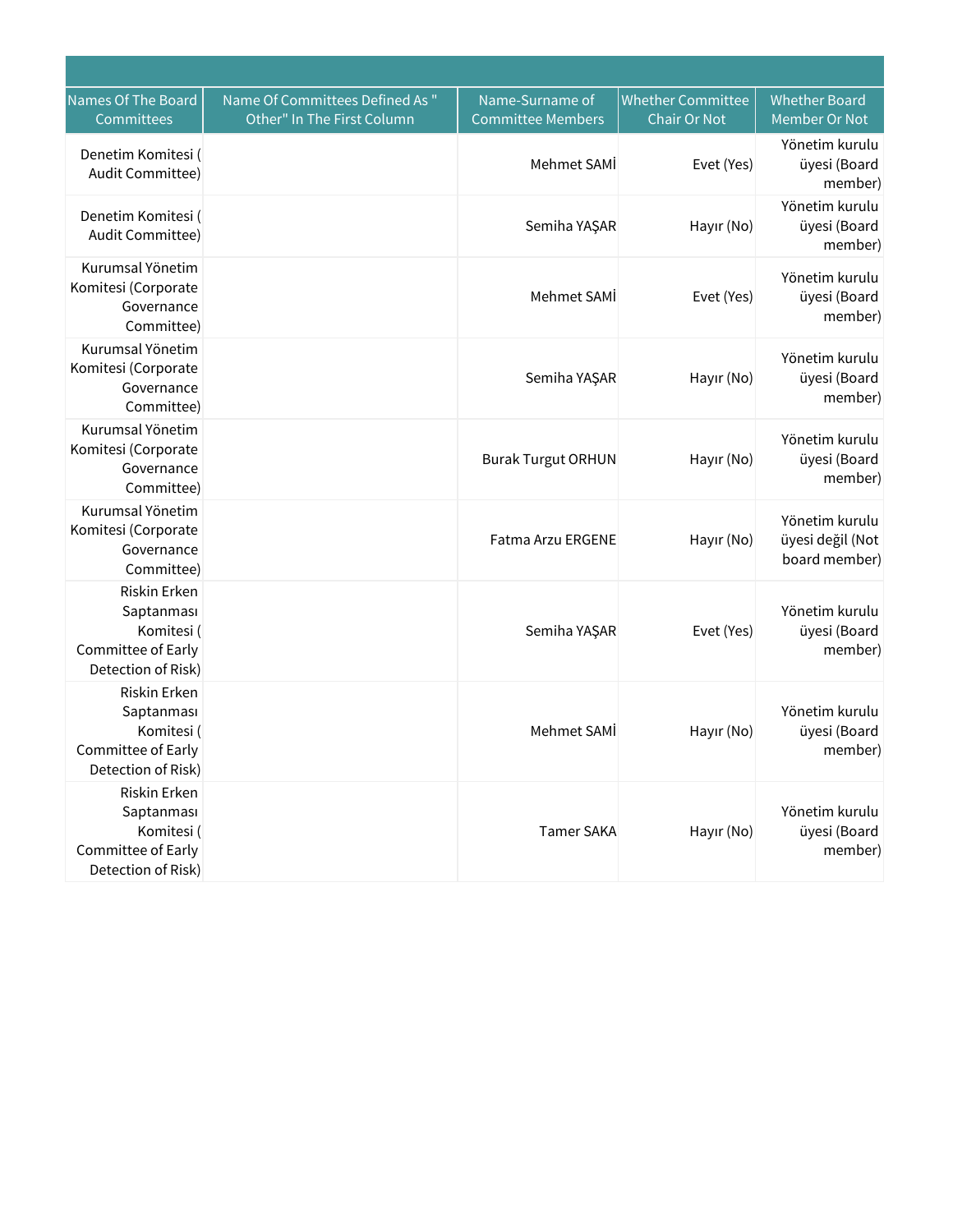

### 4. BOARD OF DIRECTORS-III

| <b>4. BOARD OF DIRECTORS-III</b>                                                                                                                                                   |                                                                                                                                                                                                                                                                                                   |
|------------------------------------------------------------------------------------------------------------------------------------------------------------------------------------|---------------------------------------------------------------------------------------------------------------------------------------------------------------------------------------------------------------------------------------------------------------------------------------------------|
| 4.5. Board Committees-II                                                                                                                                                           |                                                                                                                                                                                                                                                                                                   |
| Specify where the activities of the audit committee are<br>presented in your annual report or website (Page number<br>or section name in the annual report/website)                | 1. General Information - d<br>. Management body, its<br>senior executives and<br>number of personnel -<br>Number, structure and<br>independency of<br>committees created<br>within board of directors<br>- Audit Commitee,<br><b>Commitee Members and</b><br><b>Working Principles</b>            |
| Specify where the activities of the corporate governance<br>committee are presented in your annual report or website (<br>Page number or section name in the annual report/website | 1. General Information - d<br>. Management body, its<br>senior executives and<br>number of personnel -<br>Number, structure and<br>independency of<br>committees created<br>within board of directors<br>- Corporate Governance<br>Commitee, Commitee<br><b>Members and Working</b><br>Principles |
| Specify where the activities of the nomination committee<br>are presented in your annual report or website (Page<br>number or section name in the annual report/website)           | 1. General Information - d<br>. Management body, its<br>senior executives and<br>number of personnel -<br>Number, structure and<br>independency of<br>committees created<br>within board of directors<br>- Corporate Governance<br>Commitee, Commitee<br><b>Members and Working</b><br>Principles |
|                                                                                                                                                                                    | 1. General Information - d<br>. Management body, its<br>senior executives and<br>number of personnel -<br>Number, structure and<br>independency of<br>committees created                                                                                                                          |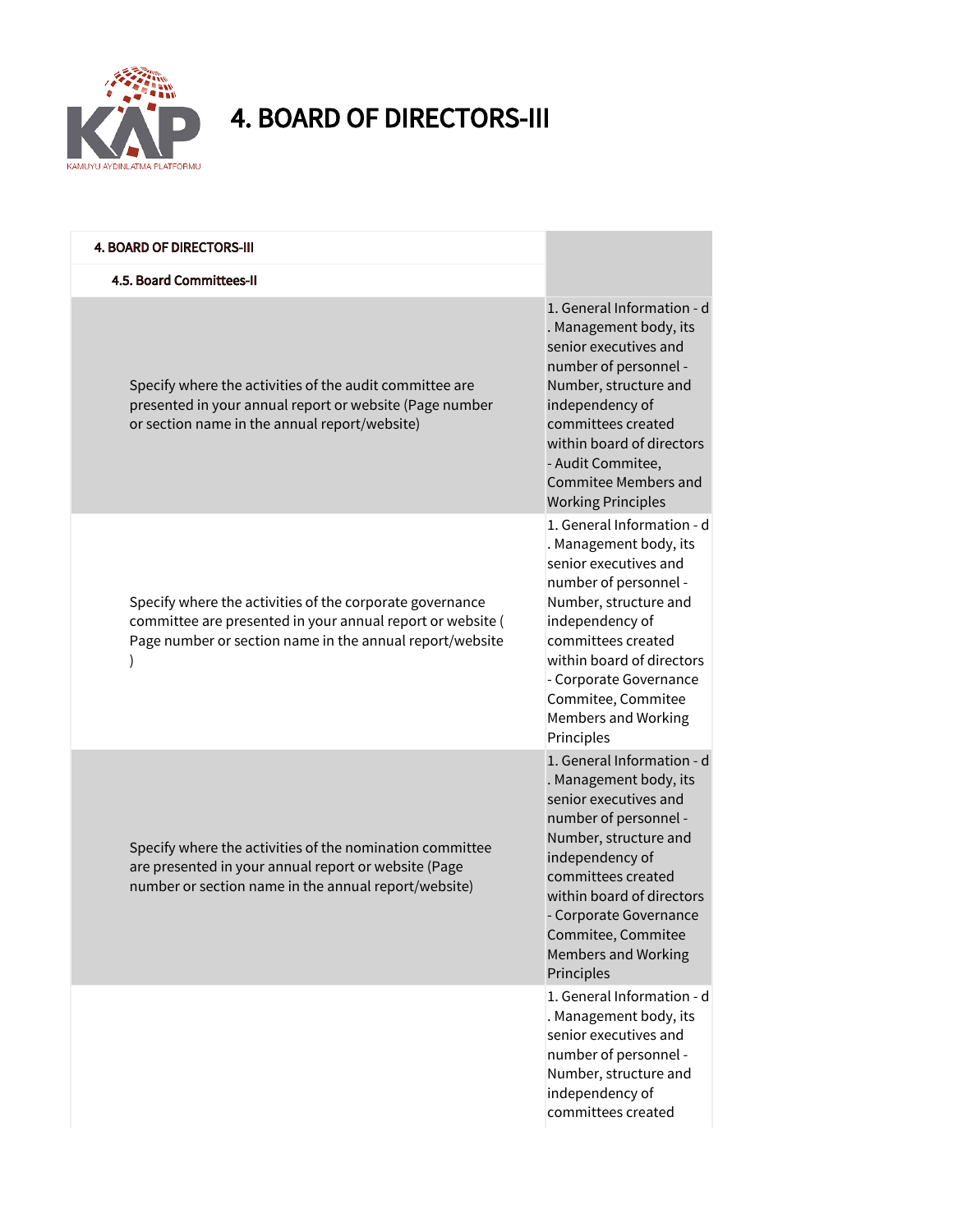| Specify where the activities of the early detection of risk<br>committee are presented in your annual report or website (<br>Page number or section name in the annual report/website | within board of directors<br>- Early Detection of Risk<br>Commitee, Commitee<br><b>Members and Working</b><br>Principles                                                                                                                                                                                  |
|---------------------------------------------------------------------------------------------------------------------------------------------------------------------------------------|-----------------------------------------------------------------------------------------------------------------------------------------------------------------------------------------------------------------------------------------------------------------------------------------------------------|
| Specify where the activities of the remuneration committee<br>are presented in your annual report or website (Page<br>number or section name in the annual report/website)            | 1. General Information - d<br>. Management body, its<br>senior executives and<br>number of personnel -<br>Number, structure and<br>independency of<br>committees created<br>within board of directors<br>- Corporate Governance<br>Commitee, Commitee<br><b>Members and Working</b><br>Principles         |
| 4.6. Financial Rights                                                                                                                                                                 |                                                                                                                                                                                                                                                                                                           |
| Specify where the operational and financial targets and<br>their achievement are presented in your annual report (<br>Page number or section name in the annual report)               | 4. Company operations<br>and significant<br>developments in them / 8<br>) Information and<br>assessments regarding<br>whether the determined<br>targets were reached in<br>the past periods, rule of<br>general board are<br>fulfilled, grounds if<br>targets were reached or<br>decisions were fulfilled |
| Specify the section of website where remuneration policy<br>for executive and non-executive directors are presented.                                                                  | Investor Relations /<br>Corporate Governance /<br>Policies / Remuneration<br>Policy-27.03.2012                                                                                                                                                                                                            |
| Specify where the individual remuneration for board<br>members and senior executives are presented in your<br>annual report (Page number or section name in the annual<br>report)     | 2. Financial rights<br>provided to management<br>body members and<br>senior executives                                                                                                                                                                                                                    |

### Composition of Board Committees-II

| Names Of                                     | Name of committees | The Percentage   | The Percentage Of |         | The Number Of The Number Of Reports On                                                                           |
|----------------------------------------------|--------------------|------------------|-------------------|---------|------------------------------------------------------------------------------------------------------------------|
| The Board                                    |                    |                  |                   |         | defined as "Other" in the Of Non-executive Independent Directors In Meetings Held In Its Activities Submitted To |
| <b>Committees</b>                            | first column       | <b>Directors</b> | The Committee     | Person. | The Board                                                                                                        |
| Denetim<br>Komitesi (<br>Audit<br>Committee) |                    | %100             | %100              | 4       | 4                                                                                                                |
| Kurumsal<br>Yönetim                          |                    |                  |                   |         |                                                                                                                  |